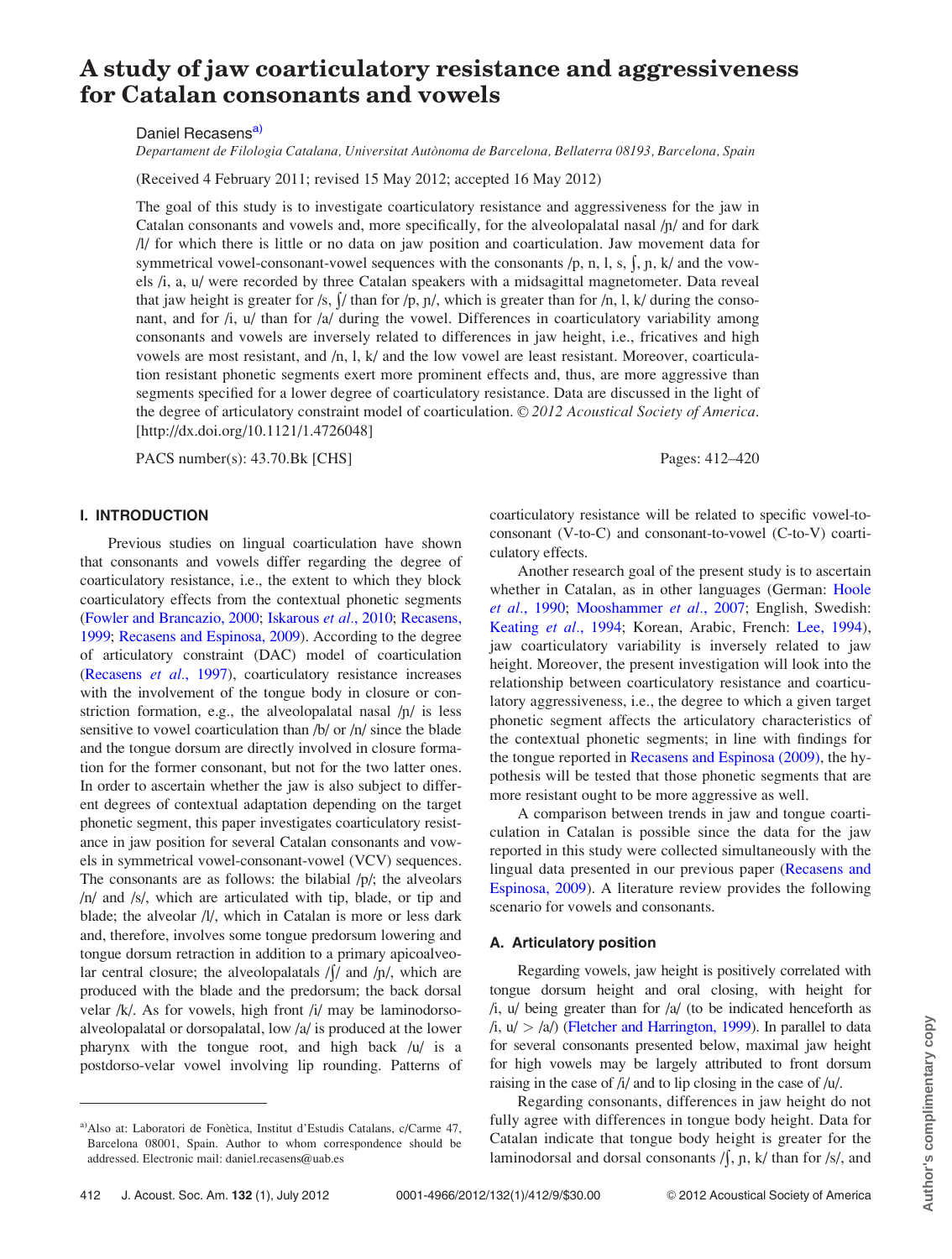lowest for the bilabial /p/ and the non-fricative alveolars /n, l/ (to be indicated henceforth as /  $\int$ ,  $p, k$   $>$  /s/  $>$  /p, n, l/) ([Recasens and Espinosa, 2009\)](#page-8-0). Regarding the jaw, all studies referred to above report maximal height for the lingual fricatives  $/s$ ,  $\frac{1}{s}$  which has been attributed to the need to leave a small passage between the upper and lower incisors for the generation of high frequency frication noise ([Shadle,](#page-8-0) [1985\)](#page-8-0); in addition,  $/$ / $/$  has often been found to be articulated with a higher jaw than /s/ (Hoole *et al.*[, 1990](#page-8-0); [Mooshammer](#page-8-0) et al.[, 2007](#page-8-0)) in line with differences in tongue dorsum height between the two consonants. As for oral stops, jaw height is less than for the two front lingual fricatives and has been reported to decrease with lingual closure retraction and predorsum lowering in the progression  $\langle t, d \rangle > \langle k, g \rangle$ , the bilabials /p, b/ falling in between (Hoole et al.[, 1990](#page-8-0); [Keating](#page-8-0) et al., 1994; [Lee, 1994](#page-8-0)). Differences in jaw height as a function of stop closure placement result from the rotational movement component of the jaw by which a higher jaw position occurs concomitantly with lip closing and tongue front raising rather than with tongue back dorsum raising. The consonant /l/ is found at the lower end of the jaw height scale, and at the same level as or below the labial and velar stops (Hoole et al.[, 1990;](#page-8-0) [Keating](#page-8-0) et al., 1994; [Mooshammer](#page-8-0) et al., 2007). A low jaw position is related to laterality in this case, namely, to the need to lower the blade and the tongue predorsum for the passage of airflow through the sides of the oral cavity. Additional tongue dorsum lowering and postdorsum retraction for dark varieties of /l/ should result in even greater jaw lowering [\(Lindblad and](#page-8-0) [Lindqvist, 2003\)](#page-8-0). The alveolar nasal may be articulated with considerable or moderate jaw lowering (see [Mooshammer](#page-8-0) et al.[, 2007](#page-8-0) and [Keating](#page-8-0) et al., 1994 for the two possibilities). The lowering of the jaw for /n/ co-occurs with a relatively low tongue body position and thus with an increase in the size of the cavity behind closure location (as in Catalan; [Recasens](#page-8-0) et al., 1997), and could be associated with the absence of a requirement toward an intraoral pressure buildup as air is vented continuously through the nasal cavity. More stringent manner of articulation demands for /l/ than for /n/ confirm the hypothesis put forth by [Moosham](#page-8-0)mer *et al.* [\(2007\)](#page-8-0) that jaw position is actively controlled for the lateral but not for the nasal. Finally, data on jaw position for  $/p/$  are not available in the phonetics literature though experimental evidence for the alveolopalatal oral stop /c/ in Arrernte ([Tabain, 2009](#page-8-0)) indicates that the alveolopalatal nasal ought to be produced with a high jaw and tongue blade and predorsum position.

Consonants may also differ regarding jaw fronting which, according to previous studies [\(Farnetani and Faber,](#page-8-0) [1992;](#page-8-0) Hoole et al.[, 1990](#page-8-0); [Mooshammer](#page-8-0) et al., 2007), tends to be maximal for lingual fricatives (more for  $\int / \int$  than for  $\int$ s/) and minimal for /l/, with that for stops falling in between.

#### B. Coarticulatory resistance

Differences between patterns of jaw and lingual coarticulation in several languages seem to be related to the fact that the former may depend on jaw height and not only on specific requirements on lingual movement and positioning. Moreover, a trend for phonetic segments articulated with a higher jaw to exhibit greater coarticulatory resistance than those articulated with a lower jaw (see data for vowels and consonants in this section) appears to be associated with the same factors which contribute to the raising of the jaw, i.e., manner constraints for fricatives, and the involvement in closure or constriction formation of the lips for labial consonants and vowels, and of the blade and predorsum or just the tongue dorsum for (alveolo)palatal phonetic segments.

Regarding vowels, the jaw but not the tongue body is similarly constrained for /i/ and /u/. Indeed, while the two high vowels are expected to show similar degrees of jaw coarticulatory resistance (since they are both produced with a high jaw position), /i/ has been consistently found to exhibit more tongue body resistance to consonantal effects than /u/ (see [Recasens, 1999](#page-8-0) for references). A motivation for this coarticulatory characteristic of /i/ may be sought in the achievement of a global tongue body stabilization when the anterior and posterior genioglossus are coactivated and the tongue sides are pressed against the palate surface [\(Buchaillard](#page-8-0) et al., 2009).

A relevant theoretical issue is the extent to which consonant-dependent patterns of coarticulatory resistance for the jaw match differences in jaw height and in tongue body height and contextual variability (lingual coarticulatory resistance varies in the progression  $|n| > |\ell| > |s| > |l, k| > |n|$ > /p/ in Catalan; [Recasens and Espinosa, 2009](#page-8-0)). The lingual fricatives  $/s$ ,  $\int$  are articulated with maximal jaw height and show least mandibular and lingual coarticulation [\(Lee, 1994;](#page-8-0) [Mooshammer](#page-8-0) *et al.*, 2007), presumably in line with the strict manner of articulation demands on tongue positioning and shape involved in their production (Stone *et al.*[, 1992](#page-8-0)); the extent to which jaw variability differences between /s/ and  $\frac{1}{\sqrt{2}}$  conform to a higher tongue dorsum and jaw and less lingual variability for  $/$  than for /s/ deserves to be examined. Among stops, jaw coarticulatory resistance decreases with jaw height in the progression  $/t$ ,  $d/$  >  $/k$ ,  $g/$ , the bilabials /p, b/ falling in between [\(Keating](#page-8-0) et al., 1994); differences in jaw height may account for why the jaw is more constrained than the tongue dorsum in the case of bilabial stops and to some extent of dentoalveolar stops as well. A considerable degree of contextual variability for the jaw operates on /l/ [\(Keating](#page-8-0) et al., 1994; [Mooshammer](#page-8-0) et al., 2007), which is produced with a low jaw and is expected to exhibit varying degrees of lingual and perhaps mandibular coarticulatory resistance depending on darkness degree, i.e., the higher the degree of darkness, the higher the degree of articulatory constraint and of coarticulatory resistance. On the other hand, the alveolar nasal may exhibit more or less jaw contextual variability depending presumably on whether it is articulated with considerable or moderate jaw lowering, respectively (compare [Mooshammer](#page-8-0) et al., 2007 and [Keating](#page-8-0) et al., 1994 for the two possibilities); in parallel to the tongue body, /n/ is expected to be highly sensitive to vowel-dependent jaw coarticulation perhaps since, differently from /l/, jaw position is not actively controlled for this consonant. Finally, if produced with a high jaw, the alveolopalatal nasal  $/p/$  should exhibit little jaw coarticulation and thus, a similar coarticulatory behavior to the tongue body which is also highly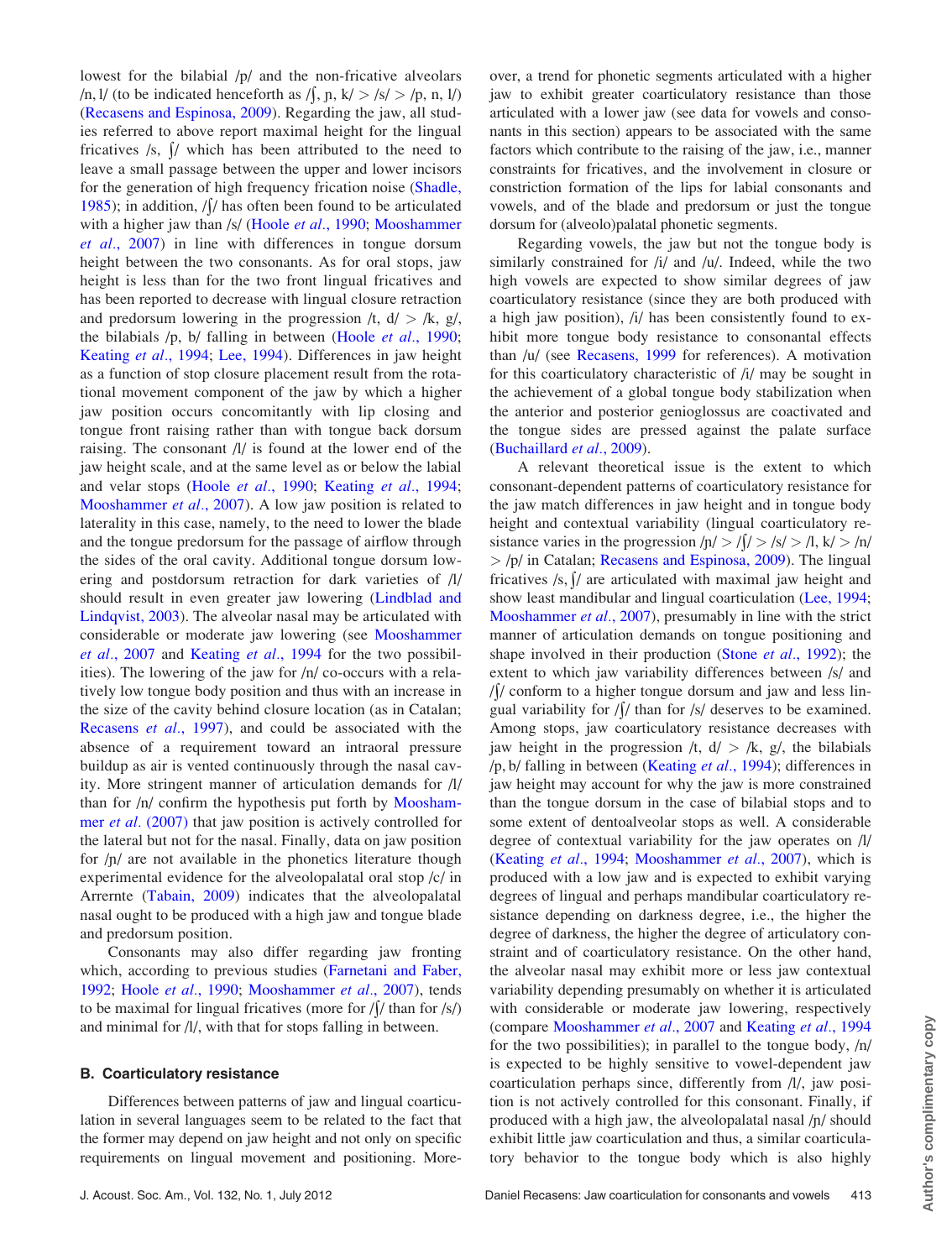resistant to vowel effects in this case (see [Recasens and Espi](#page-8-0)[nosa, 2009](#page-8-0) for the tongue body data).

# C. Coarticulatory aggressiveness

The present investigation will also test the hypothesis that consonants and vowels which are maximally resistant to jaw coarticulation are also more aggressive and thus, more prone to exert coarticulatory effects on the adjacent segments. For example, tongue body data for Catalan gathered at the vowel midpoint indicate that  $\beta$ , a,  $\alpha$  differ from each other to a greater extent in the context of the less resistant consonants /p, n/ than of the more resistant alveolopalatals  $/$ ,  $\pi$ , which may be taken as evidence for greater aggressiveness for the latter than for the former [\(Recasens and](#page-8-0) [Espinosa, 2009\)](#page-8-0). Some jaw coarticulation data suggest that the relationship of interest also holds for the jaw. Thus, consonants involving a higher jaw and little vowel coarticulation such as /t, s/ were found to exert more jaw raising on the low vowel /a/ than consonants allowing larger vowel jaw height effects such as /b, l, k/ [\(Keating](#page-8-0) et al., 1994). Also, V-to-C effects in jaw height on /b, k/ were reported to be greater for the more resistant high vowels  $/i$ ,  $u/$  than for the less resistant vowel /a/ [\(Lee, 1994\)](#page-8-0).

#### D. Summary of research goals

The present study examines the hypothesis that jaw height and coarticulatory resistance and aggressiveness are positively related, mostly with respect to /s/ vs / $\frac{1}{1}$ , to the nasal alveolar /n/ in comparison with /l/, and to the alveolopalatal  $/p/$  vis-à-vis the other consonants involving tongue dorsum activation  $/$ , k/ as well as the alveolars  $/$ n, l/. In order to obtain a more precise picture of the mutual influences occurring between vowels and consonants in VCV sequences, an analysis will be carried out of the V-to-C and C-to-V coarticulatory effects in jaw position.

### II. METHOD

Details on data recording, segmentation, and analysis have been reported in [Recasens and Espinosa \(2009\)](#page-8-0) and are summarized here. Three male speakers of Eastern Catalan of 40–50 years of age read symmetrical VCV sequences with /p, n, l, s,  $\int$ ,  $p$ ,  $k/$  and  $\dot{\mu}$ , a,  $u/$  ten times. All VCV sequences were embedded in the meaningful sentence [ $'$ gra $\beta$ ə pVCVp  $\sigma$ ' $\beta$ ans] ("He records pVCVp earlier") where [p] and [a] are largely unspecified for tongue position. Speakers were instructed to produce the two vowels of the target VCV sequences with equal degrees of stress.

Articulatory movement data were collected by means of a Carstens articulograph system AG-100 (Carstens Medizinelektronik GmbH, Bovenden, Germany) composed of a head mount with three magnetic transmitter coils and several small transducer coils attached to the articulatory structures. Coils were placed on the tongue tip, blade, and dorsum and on the lips for recording of lingual and labial movement, on the lower incisors for recording of jaw movement, and on the bridge of the nose and upper incisors for head movement correction. Movement and acoustic data were digitized at a sampling rate of 250 Hz for movement and 10 kHz for the acoustic signal. The kinematic data were corrected for head movement, rotated to the corresponding occlusal plane, extracted into X and Y articulatory channels, and smoothed by a finite impulse response low pass filter using a Kaiser window with a cut-off frequency of 25 Hz.

For each speaker, a measure of jaw coarticulatory resistance was calculated at the consonant (C) midpoint for consonants and at the two vowels' midpoints (V1, V2) for vowels, as identified on the acoustic waveform with the help of spectrographic displays. Coarticulatory resistance for a given vowel or consonant was obtained by computing the centroid or grand mean across all contextual segments (i.e., all seven consonants for the analysis of coarticulatory resistance for vowels, all three vowels for the analysis of coarticulatory resistance for consonants), and then averaging the Euclidean distances between the  $(x, y)$  position values for each contextual segment and the centroid. Thus, for example, the degree of coarticulatory resistance for /p/ at C midpoint equaled the average of three values obtained by computing the square root of the expressions  $[(Xp_i-Xp_{iau})^2 + (Yp_i-Yp_{iau})^2]$ ,  $[(Xp_a-Xp_{iau})^2 + (Yp_a-Yp_{iau})^2]$  and  $[(Xp_u-Xp_{iau})^2 + (Yp_u-Yp_{iau})^2]$ , where  $Xp_i$ ,  $Yp_i$ ,  $Xp_a$ ,  $Yp_a$ ,  $Xp_u$ , and  $Yp_u$  are the X and Y values for /p/ next to /i/, /a/, and /u/, and  $Xp_{iau}$  and  $Yp_{iau}$  are the X and Y values for /p/ averaged across all three vowels. In both vowel and consonant cases, the higher the degree of coarticulatory resistance, the smaller the contextual dispersion from the centroid. In order to determine the separate contribution of the  $X$  and  $Y$  dimensions to the overall pattern of contextual variability as determined using the Euclidean distance measure, the size of the contextual ranges in  $X$  and  $Y$ articulatory position was also calculated for each consonant at C midpoint and for each vowel at the midpoint of V1 and V2. In spite of the rotational nature of jaw movement, the two dimensions may contribute different amounts to jaw movement ([Edwards and Harris, 1990](#page-8-0)), and consequently to differences in overall jaw position variability among consonants or vowels.

A measure of coarticulatory aggressiveness was also calculated for each consonant at the V1 and V2 midpoints, and for each vowel at the C midpoint, using the same Euclidean distance method described above. Also here, the higher the degree of coarticulatory aggressiveness associated with a given phonetic segment, the smaller the amount of dispersion among the contextual segments. Thus, the more aggressive the consonant, the less different the vowels will be from one another at the midpoint of the vowel period. Likewise, the more aggressive the vowel, the closer the jaw position values for different contextual consonants will be at the midpoint of the consonant period.

Jaw position data were subjected to a speaker normalization procedure in order to render them comparable across speakers. For that purpose, the minimum and maximum X and Y values were selected for each speaker, and the absolute X and Y values for all tokens were converted to percentage point values relative to the minimum and maximum X and Y values (see [Cho, 2001,](#page-8-0) [2004\)](#page-8-0). The minimum and maximum values in question coincided essentially with those appearing in Fig. [1](#page-3-0), e.g., the maximal Y value was the Y value for /s/ or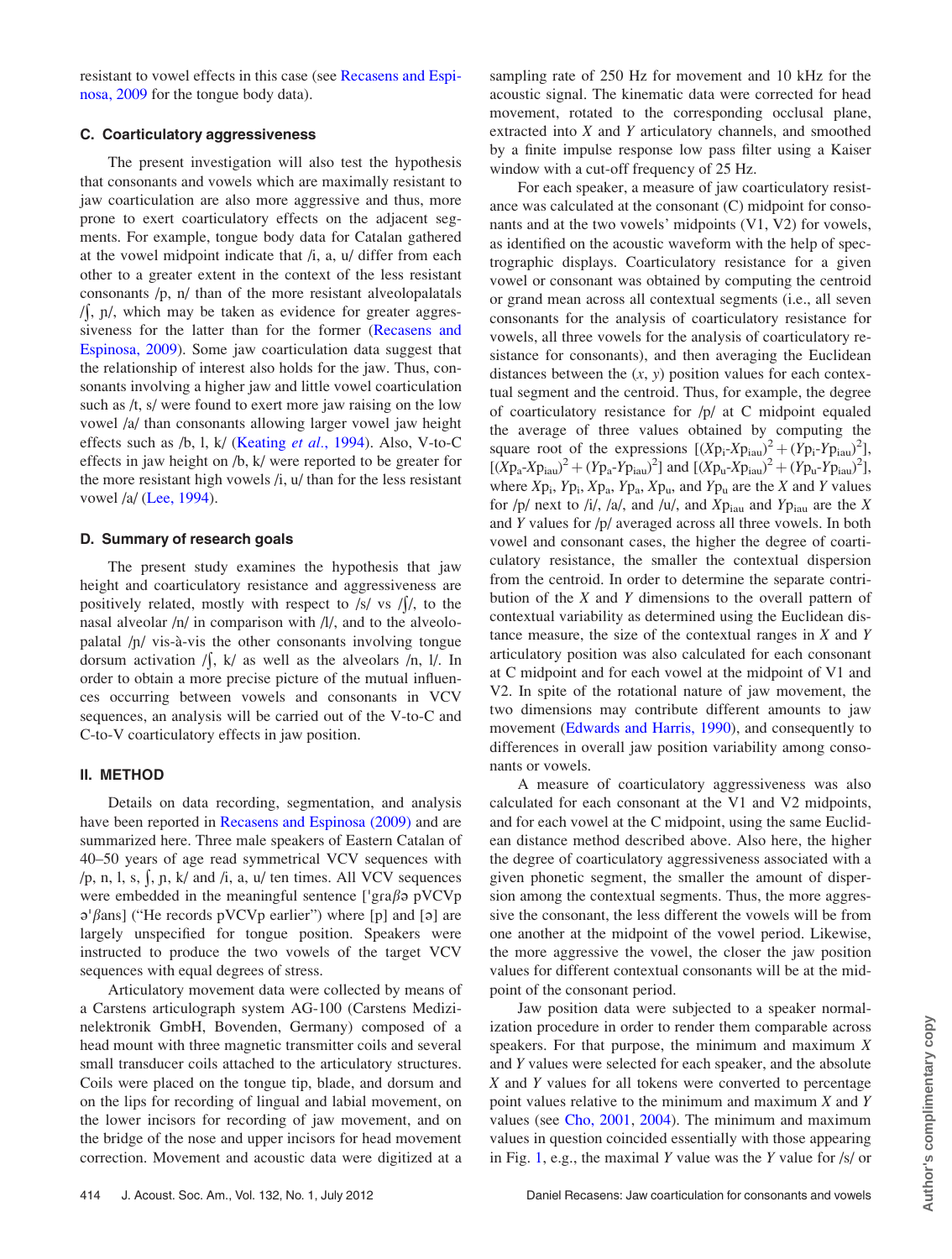<span id="page-3-0"></span>

FIG. 1. Jaw position for the consonants  $/p$ , n, l, s,  $\int$ , n, k $\int$  in the vowel contexts  $/i$ , a,  $u/$  measured at C midpoint. Data correspond to averages across tokens and speakers. For each target consonant, the three contextual vowels are connected by a dotted line. The front of the vocal tract is on the left and the back is on the right.

 $/$  in a high vowel context and the minimal Y value was the Y value for  $\frac{h}{v}$  or  $\frac{1}{v}$  next to  $\frac{a}{v}$ . Data were normalized for the graphic displays appearing in Figs. 1[–5](#page-5-0) but not for the statistical analyses where "speaker" was included as a random effect in order to account for the intrasubject correlation in each of the measurements.



FIG. 2. (Top) Mean Euclidean distances in jaw position for  $/p$ , n, l, s,  $\int$ , n,  $k/$  across the vowel contexts  $/i$ , a,  $u/$  measured at C midpoint. Data correspond to averages across tokens and speakers. Error bars correspond to one standard deviation. (Bottom) Jaw position ranges along the X (unfilled bars) and Y (filled bars) dimensions.

Differences in coarticulatory resistance and aggressiveness were evaluated statistically by running a linear mixed model (LMM) procedure for repeated measures data applying the maximum likelihood estimate of parameters and using values for all sequence tokens. Analyses were performed on the Euclidean distances with "subject" as a random factor, and with "consonant" or "vowel" as withinsubject factors for testing coarticulatory resistance and aggressiveness for consonants and vowels, respectively. Additional statistical tests using the same procedure were run separately on the  $X$  and  $Y$  jaw position values for vowels at the C midpoint and for consonants at the V1 and V2 midpoints so as to explore the prominence of the V-to-C and C-to-V coarticulatory effects. The levels of the "vowel" factor were "i," "a," and "u," and the levels of the "consonant" factor were "p," "n," "l," "s," "f," "n," and "k." Pairwise comparisons between levels of a given factor were carried out using Bonferroni post hoc tests for the X and Y jaw position data, and Fischer LSD (least significant difference) post hoc tests for the Euclidean distances in view of the small amount of data subject to analysis in the latter case. In order to interpret the significant "consonant" $\times$  "vowel" interactions, LMM analyses were performed on all levels of a given factor while keeping the other factor constant. The degree of significance was set at  $p < 0.05$  in all statistical tests.

### III. RESULTS

# A. Coarticulatory resistance

#### 1. Consonants

According to the jaw position values across speakers shown in Fig. 1, the jaw is highest for the two fricatives (and higher for  $/$  than for  $/s/$  followed, in that order, by the alveolopalatal  $/p/$ , the bilabial  $/p/$ , the velar  $/k/$ , and the apicoalveolars /n, l/ (and higher for /l/ than for /n/). As for the horizontal dimension, /s,  $\int$  are most anterior and /l, k/ most posterior.

Mean Euclidean distances for consonants at C midpoint plotted in Fig. 2 (top graph) reveal that jaw contextual resistance is positively related to jaw height and thus, decreases in the progression  $\sqrt{\frac{1}{5}}$  /s/ > /n/ > /p/ > /k/ > /l/ > /n/. As indicated in Table [I](#page-6-0) (top), a statistically significant "consonant" effect  $[F(6, 18) = 14.04, p < 0.001]$  was associated with differences between the consonants exhibiting maximal and minimal variability (i.e.,  $/n/$  and  $/\int$ , respectively) and the remaining consonants, as well as between /s,  $\pi$ / (less variable) and /l, k/ (more variable). A Pearson correlation analysis conducted on data for all seven consonants and all speakers yielded a high correlation value between jaw height and the Euclidean distances  $[r(21) = 0.838, p < 0.001]$ . Moreover, the  $X$  and  $Y$  contextual ranges displayed in Fig. 2 (bottom graph) reveal that the consonant-dependent variability differences just described hold along the two dimensions, and that most consonants, i.e.,  $/p$ , n, l, n, k/, and even  $/$ / $/$ , are more variable along the Y dimension than along the X dimension. Jaw height and the Y contextual ranges turned out to be moderately correlated  $[r(21) = 0.615, p < 0.001]$  while jaw fronting and the X ranges were not.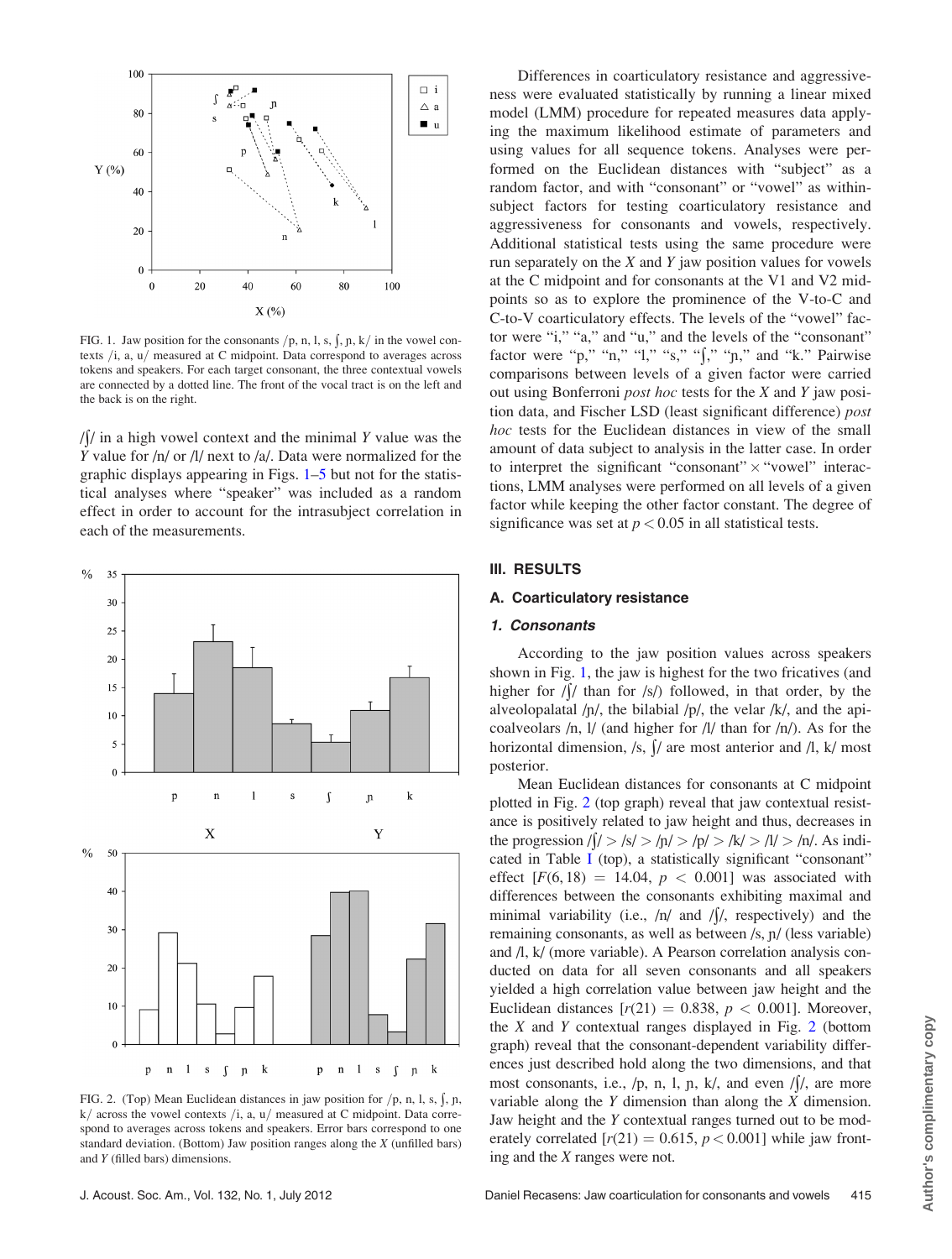<span id="page-4-0"></span>

FIG. 3. Jaw position values for the vowels  $/i$ , a,  $u/$  in all seven consonant contexts taken at V1 midpoint. Data correspond to averages across tokens and speakers. For each target vowel, the seven contextual consonants are connected by a dotted line. The front of the vocal tract is on the left and the back is on the right.

V-to-C effects in jaw fronting  $(X)$  and height  $(Y)$  measured at the midpoint of the consonant were consistent with the variability measures reported in Fig. [2.](#page-3-0) Statistical tests yielded a main vowel effect  $[F(2,623.9) = 209.86,$ 

 $p < 0.001$ ] and a significant consonant  $\times$  vowel interaction  $[F(12,623.9) = 12.2, p < 0.001]$ , which, as shown in Fig. [1,](#page-3-0) turned out to be associated with higher  $X$  and  $Y$  values for high vs low vowels  $(i, u) > |a|$  along the X dimension,



FIG. 4. (Top) Mean Euclidean distances in jaw position for  $/i$ , a, u $/\arccos$  sthe contextual consonants  $/p$ , n, l, s,  $\sin k$ , measured at the V1 and V2 midpoints. Data correspond to averages across tokens and speakers. Error bars correspond to one standard deviation. (Bottom) Jaw position ranges along the X (unfilled bars) and Y (filled bars) dimensions.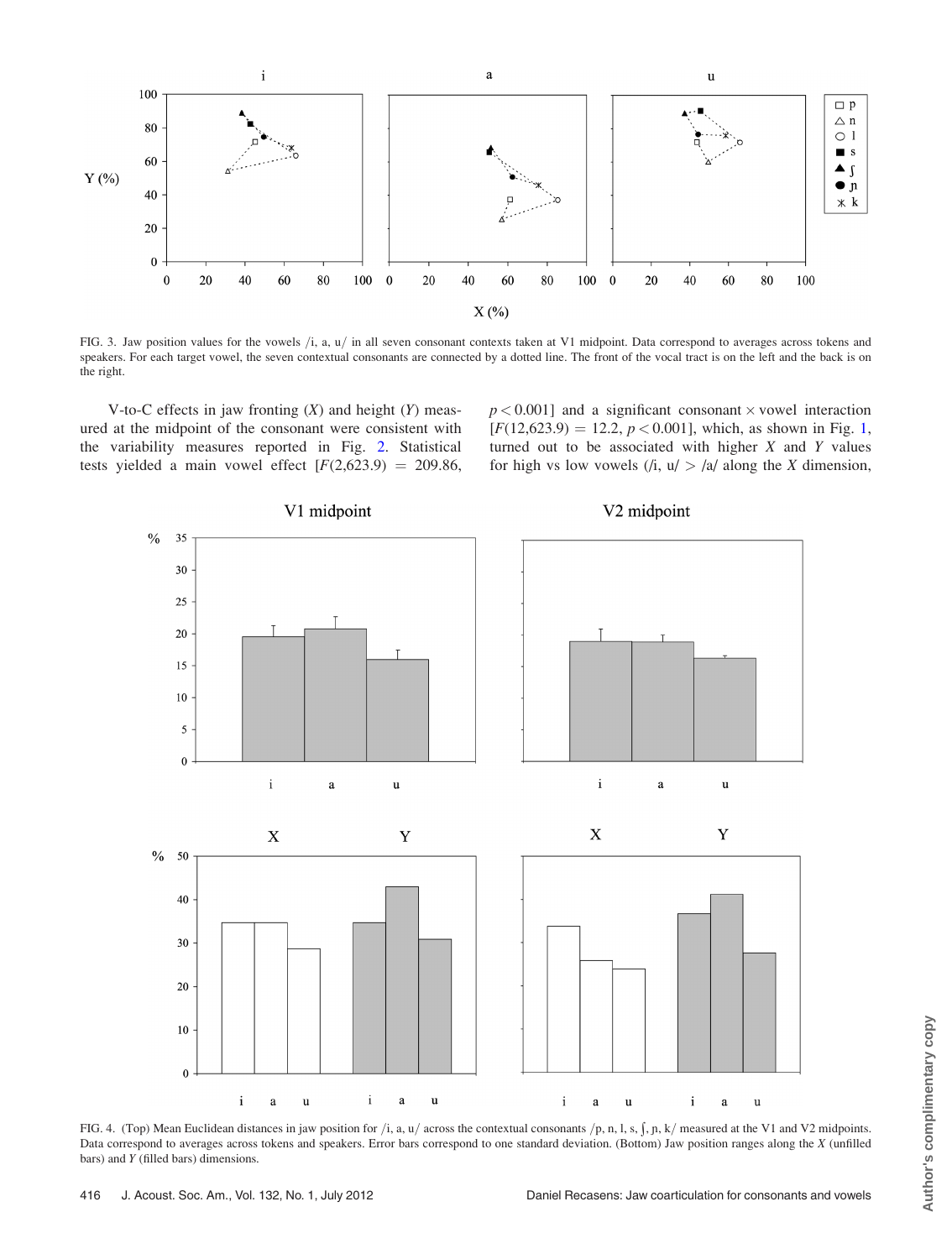<span id="page-5-0"></span>

FIG. 5. Mean Euclidean distances in jaw position for consonants at the V1 and V2 midpoints (top) and for vowels at C midpoint (bottom). Data correspond to averages across tokens and speakers. Error bars correspond to one standard deviation.

 $|u| \geq |i| > |a|$  along the Y dimension) for all consonants except for  $/ \int / \text{ and } / \text{s} /$ .

# 2. Vowels

Jaw data for vowels measured at the vowels' midpoints reveal the presence of a higher jaw position for /i, u/ than for /a/ and a more retracted jaw position for /a/ than for /i, u/ (Fig. [3\)](#page-4-0). The figure also shows a slightly higher jaw position for /u/ than for /i/ among high vowels.

Mean Euclidean distances were greater, but not significantly so, for  $/i$ ,  $a/$  than for  $/u/$  (see the two top graphs of Fig. [4\)](#page-4-0), and not significantly correlated with jaw height. As shown in the bottom graphs of the figure, failure for these vowel-dependent differences in coarticulatory variability to reach significance follows from the different contribution of the  $X$  and  $Y$  components, i.e., coarticulatory variability decreases in the progression  $\frac{1}{2}$  >  $\frac{1}{2}$  /u/ along the X dimension and  $|a| > |i| > |u|$  along the Y dimension.

Data on the C-to-V coarticulatory effects were consistent with the variability patterns just described. Statistical tests run on the jaw fronting  $(X)$  and height  $(Y)$  values at V1 and V2 yielded a main effect of consonant [V1,  $X: F(6,624)$ ]  $= 72.44, p < 0.001$ ; V2, X:  $F(6, 624) = 43.11, p < 0.001$ ; V1,  $Y: F(6,624) = 103.57, p < 0.001; V2, Y: F(6,624) = 91.47,$  $p < 0.001$ ), and a significant consonant  $\times$  vowel interaction (V1, X:  $F(12,624) = 3.33, p < 0.001$ ; V2, X:  $F(12,624)$  $= 2.75, p < 0.01; V1, Y: F(12,624) = 2.96, p < 0.001; V2,$  $Y: F(12,624) = 3.87, p < 0.001$ . C-to-V effects on each vowel may be traced in Fig. [3](#page-4-0). Statistical analyses run separately on the data for /i/, /a/, and /u/ revealed that C-to-V effects along the Y dimension occur between the fricatives /s,  $\int$  and the laminodorsals and dorsals /n, k/ (which cause the vowels to exhibit the highest jaw position), and the labial /p/ and the non-fricative alveolars /n, l/ (which trigger minimal jaw height during the vowels); moreover, in agreement with vowel-dependent differences in coarticulatory variability along the Y dimension (see above), these effects are more numerous for  $\frac{a}{\tan \theta}$  than for  $\frac{h}{u}$ ,  $\frac{u}{\tan \theta}$  (according to the post hoc tests, the number of significant comparisons between consonant pairs was 35 for /a/, 25 for /i/, and 26 for  $/u$ ). As for the X dimension, vowels exhibit a more retracted jaw position when occurring next to consonants involving a back constriction  $($  $/$  $\vert$ ,  $\vert$  $\kappa$  $/$  $\rangle$  than to more anterior consonants  $(1, n, s, \frac{1}{2}, n)$ ; C-to-V effects in horizontal jaw position are more frequent for the target vowel  $\frac{1}{l}$  than for  $\frac{1}{a}$ ,  $\frac{u}{m}$  (these vowels exhibited 26, 20, and 21 significant pairwise comparisons, respectively), which is in line with vowel-dependent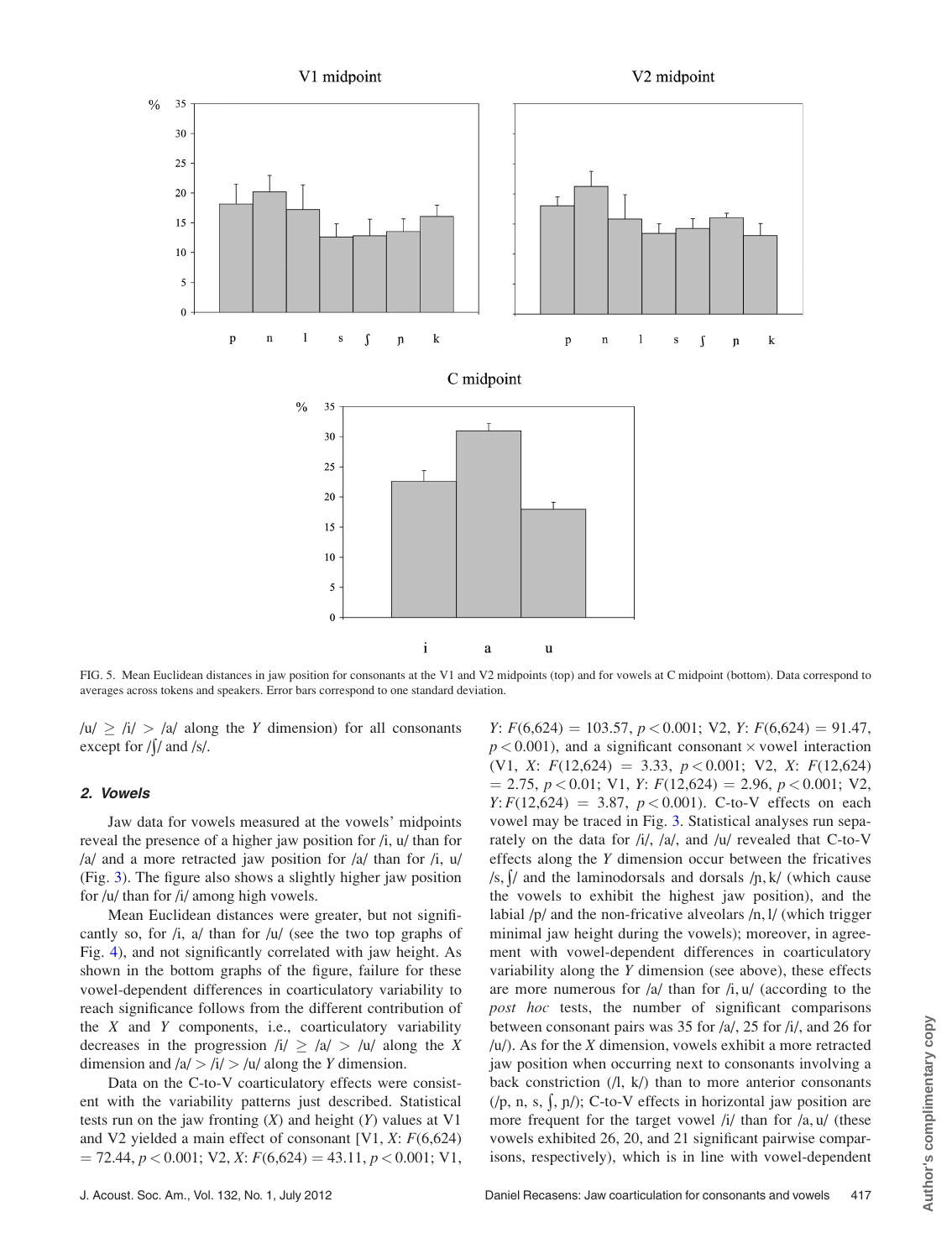<span id="page-6-0"></span>TABLE I. Significant consonant-dependent differences at C midpoint and at the V1 and V2 midpoints according to Bonferroni post hoc tests  $(*, p < 0.05, **, p < 0.01, ***, p < 0.001).$ 



differences in coarticulatory variability along the X dimension (see above).

#### B. Coarticulatory aggressiveness

A comparison between the top graphs of Figs. [2](#page-3-0) and [5](#page-5-0) reveals that the Euclidean distances computed at V1 and V2 midpoints for each of the seven consonants (consonant aggressiveness; Fig. [5\)](#page-5-0) exhibit roughly the same hierarchy as those measured at consonant midpoint (consonant resistance; Fig. [2](#page-3-0)). The two sets of values were highly correlated, i.e.,  $r(21) = 0.793, p < 0.001$  (V1),  $r(21) = 0.703, p < 0.001$ (V2). Likewise, as revealed by a comparison between the bottom graph of Fig. [5](#page-5-0) and the top graphs in Fig. [4,](#page-4-0) the Euclidean distances measured at the consonant midpoint for vowels (vowel aggressiveness; Fig. [5](#page-5-0)) were also positively, though more weakly, correlated with those measured at the vowels' midpoints (vowel resistance, Fig. [4](#page-4-0)), i.e.,  $r(9)$  $= 0.613, p < 0.05$  (V1),  $r(9) = 0.612, p < 0.05$  (V2). The fact that phonetic segments exhibit a comparable degree of coarticulation during both the consonantal and vocalic periods means that there is a close correspondence between coarticulatory resistance and coarticulatory aggressiveness. Thus, for example, vowels show less variability when adjacent to the consonants that vary less with vocalic context; those more resistant consonants thus may be said to exert more prominent effects on surrounding vowels. Details on differences in coarticulatory aggressiveness for consonants and vowels follow.

As shown in Fig. [5](#page-5-0) (top graphs), Euclidean distance values for consonants at the vowels' midpoint are smaller for fricatives and laminodorsals and dorsals than for bilabials and non-fricative alveolars which should be taken as evidence that the former consonants exert greater C-to-V effects and are thus more aggressive than the latter. Statistical analyses run on these values yielded a main consonant effect [V1:  $F(6, 18) = 5.93$ ,  $p < 0.001$ ; V2:  $F(6, 18) = 4.82$ ,  $p < 0.01$ ) which, as revealed by results from *post hoc* tests performed on data at the two vowels' midpoints (see Table I, middle and bottom), turned out to be related to differences between the most variable consonants /n/ and to a lesser extent /p/, on the one hand, and consonants exhibiting intermediate and minimal degrees of variability  $(1, s, \{, p, k\})$ , on the other hand. Other significant differences involved  $/$ (more resistant) and /l/ (less resistant) at V1, and /k/ (more resistant) and  $/p/$  (less resistant) at V2.

As for coarticulatory aggressiveness from vowels on consonants, Euclidean distances at C midpoint were larger for the low vowel  $\alpha$  than for the high vowels  $\beta$ ,  $\alpha$  (Fig. [5,](#page-5-0) bottom graph). An LMM analysis yielded a main vowel effect  $[F(2, 6) = 24.66, p < 0.001]$  which turned out to be associated with more variability for /a/ than for /i/  $(p < 0.01)$ and /u/  $(p < 0.001)$ , thus meaning that the high vowels are more aggressive than the low vowel.

# IV. DISCUSSION

Data on jaw position reported in the present investigation suggest that the role of the jaw is not simply to assist the tongue in achieving a specific consonant place of articulation (see [Browman and Goldstein, 1990](#page-8-0) for this view). Indeed, consonant-dependent differences in jaw height  $\frac{f}{f}$  > /s/  $>$  /p/  $>$  /p/  $>$  /k/  $>$  /l/  $>$  /n/) were found not to be completely in agreement with consonant-dependent differences in tongue body height for the same Catalan speakers reported in previous studies  $\left(\frac{1}{2}, p, k\right) > \frac{|s|}{2}$ , n, l/; [Recasens and](#page-8-0) [Espinosa, 2009\)](#page-8-0). A comparison between the two scales indicates that jaw height and tongue dorsum height keep a closer relationship for some consonants  $(n, 1, \sqrt{7})$  than for others  $(1, s, p, k)$ . As in other languages,  $1/1$  has been found to exhibit maximal jaw and tongue dorsum lowering due to several production characteristics such as, laterality, apicality, and darkness degree. Of particular interest is the finding that /n/ is produced with a similar low jaw position to /l/; maximal jaw lowering for /n/ agrees with data reported for Ger-man [\(Mooshammer](#page-8-0) et al., 2007) but not with those for English and Swedish ([Keating](#page-8-0) et al., 1994), and matches the presence of a low tongue dorsum position for the consonant in Catalan. Frication requirements, i.e., the formation of a narrow interdental passage [\(Shadle, 1985](#page-8-0)), cause the alveolar /s/ to appear at the top of the jaw height scale but not of the tongue body height scale, while  $/$ / $/$  shows up at the top of both scales presumably since its production involves frication as well as tongue blade and tongue predorsum activation. While being articulated with maximal tongue dorsum height, the alveolopalatal  $/p/$  and the velar  $/k/$  differ regarding jaw height  $(|\eta| > |k|)$  since the jaw lowers progressively as dorsal closure location becomes more posterior; there is then a closer relationship between jaw and tongue dorsum height for the alveolopalatal than for the velar. As for bilabials, while the tongue plays essentially no role, a relatively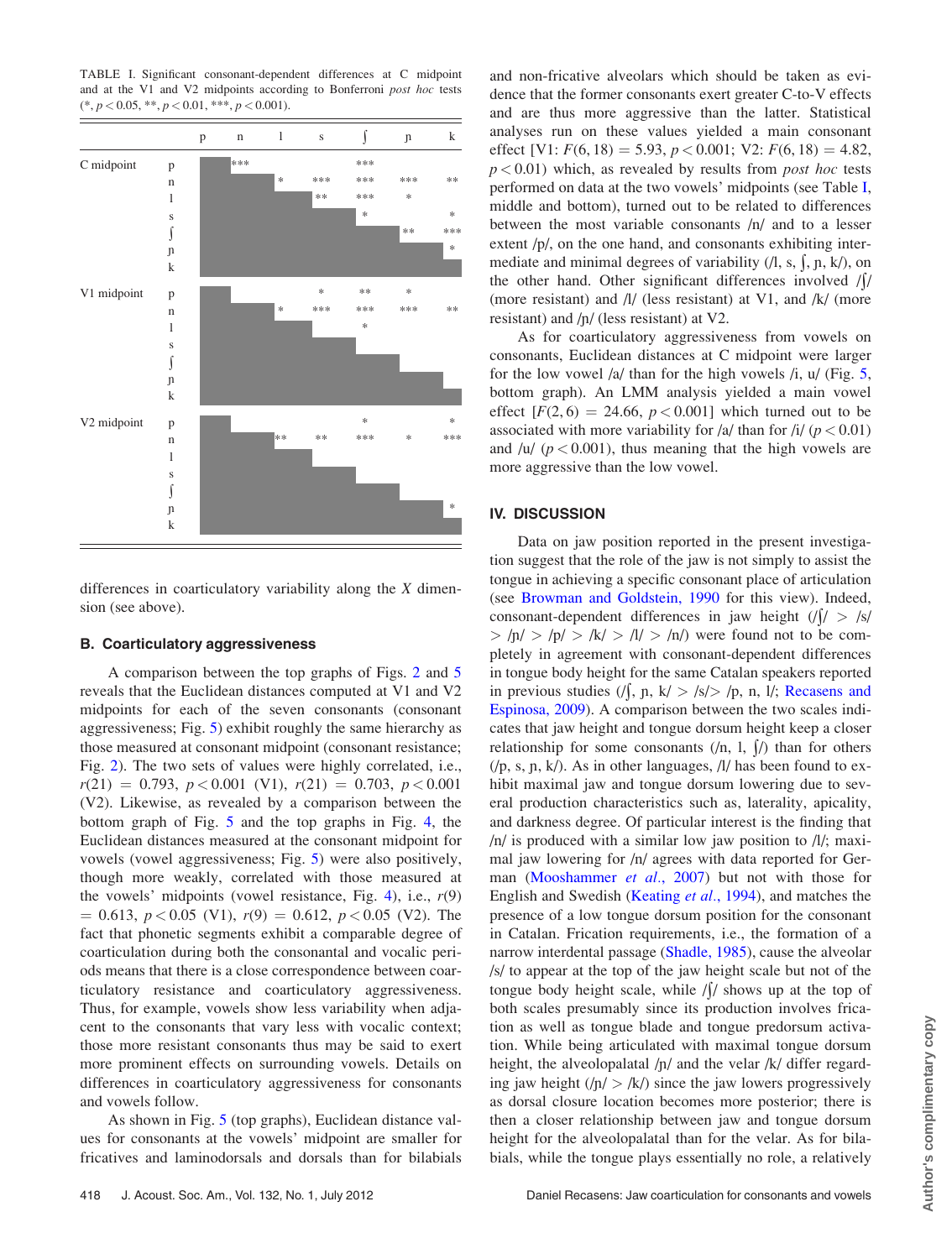high jaw position serves to assist the bilabial closure formation. Regarding vowels, jaw height matches tongue height  $(i, u' > |a|)$ , and the jaw may be argued to assist the tongue for front dorsal /i/ and the lips for /u/.

In agreement with data reported in previous studies, variability in jaw position was found to occur mostly along the vertical dimension, and to be inversely related to jaw height, thus confirming the notion that phonetic segments involving a higher jaw are more constrained and thus, less prone to vary with changes in segmental context than those produced with a lower jaw. As for consonants, lingual fricatives and alveolopalatals are most constrained while velars, /l/ and /n/ are least constrained, with labials lying in between; regarding vowels, /a/ is less constrained than high /i, u/, with /i/ being somewhat more variable than /u/. As outlined in the Introduction, there appear to be several reasons for differences in degree of jaw constraint which will be discussed next in the light of data on lingual coarticulatory resistance for consonants and vowels in Catalan reported in [Recasens and](#page-8-0) [Espinosa \(2009\).](#page-8-0)

- (i) As for front lingual fricatives, a high degree of jaw constraint may be sought in the formation of an interdental passage for noise generation. In addition,  $/s$ ,  $\frac{1}{s}$ are also highly resistant at the tongue body which suggests that the precise shaping of the lingual medial groove for the passage of airflow plays a role in maximal jaw height for the two fricatives. Interestingly enough, both for the tongue and the jaw, the alveolopalatal  $//$  was found to be more resistant than the alveolar /s/ in line with differences in the tongue articulator which participates in the formation of the constriction, i.e., blade and predorsum for  $/ \frac{1}{2}$ , tongue tip and/or tongue blade for /s/. It has been argued that tongue position is more prone to adapt to contextdependent on-line perturbations in the case of the alveolar vs alveolopalatal fricative since the articulatory space for /s/ functions as a quantal region and the alveolar fricative exhibits a somato-sensory target involving tongue contact at the lower incisors: /s/ would allow for relatively large changes in constriction size and location since these changes do not affect much the volume of a small and stable sublingual cavity and consequently the spectral characteristics of the frication noise [\(Ghosh](#page-8-0) et al., 2010; [Perkell](#page-8-0) et al.[, 2004](#page-8-0)).
- (ii) For most phonetic segments, a positive relationship between degree of coarticulation and constriction fronting can be largely attributed to the rotational movement of the jaw, i.e., the passive effect of the jaw on the active articulator increases with the distance between the articulator and the condyle (see also [Mooshammer](#page-8-0) et al., 2007). This may account for why the labials  $/p$ ,  $u/$  and the (alveolo)palatals  $/p$ , i/ exhibit less jaw variability than the velar /k/ and the pharyngeal vowel /a/. This scenario matches the patterns of tongue dorsum coarticulation for (lamino) dorsal  $/p$ , i/ (less vowel coarticulation) and for back /k, a/ (more vowel coarticulation), but not for labials

which are free to vary in tongue position but are produced with a high and relatively resistant jaw position. In any case, the scenario for velars is special in that these consonants exhibit large differences in dorsal closure location as a function of vowel context, thus becoming palatovelar before front vowels and purely velar before back rounded vowels. Much jaw position variability for /k/ could reflect these differences in closure location to a greater or lesser extent.

- (iii) Differences in jaw and tongue coarticulatory resistance among front lingual consonants need to be addressed. Compared to the laminodorsal consonant  $/p/$  (also  $/i/$ ), the apicals  $/n, 1/$  exhibit a lower tongue dorsum and jaw position and are less coarticulation resistant. The reason why laminodorsals are more resistant to vowel coarticulatory effects in jaw height appears to lie in lingual stability induced by the active involvement of the tongue blade and dorsum in closure formation and the implementation of a large tongue-to-palate contact size at closure location and at the sides of the palate surface. Other possible explanations such that considerable jaw height and little contextual jaw variability may be associated with the requirement to produce a prominent burst could apply to the oral stops /t/ [\(Mooshammer](#page-8-0) et al.,  $2007$ ) and /c/, but not to /n/ since nasal consonants exhibit bursts of little acoustic prominence.
	- More jaw coarticulatory sensitivity than expected for /l/ appears to be partly related to the fact that, as revealed by data on tongue dorsum position reported in [Recasens and Espinosa \(2009\)](#page-8-0), the alveolar lateral was moderately dark rather than strongly dark in the case of the speakers subject to analysis in the present investigation. Darker realizations impose more severe constraints on tongue predorsum configuration and postdorsum constriction location at the upper pharynx, and should render the jaw more coarticulation resistant. The alveolar nasal /n/ turned out to allow much coarticulation at the two articulatory structures, presumably for the aerodynamic reason pointed out in Sec. [I A](#page-0-0), namely, the absence of a stringent requirement towards an intraoral pressure rise, and in line with the hypothesis of Mooshammer et al. that jaw position for /n/ may not be actively controlled.
- (iv) As argued in (ii) above, differences in jaw height and coarticulation between high and low vowels can be attributed to differences in degree of involvement of the front dorsum (for  $\frac{1}{\lambda}$ ) and lips (for  $\frac{1}{\lambda}$ ) in constriction formation. On the other hand, more coarticulatory variability for /i/ than for /u/ is in accordance with differences in jaw height for  $/u$  >  $/i$  (see Sec.  $III A 2$ ), and has been attributed to the need for the high front vowel to make room for the bunching of the tongue ([Gay, 1974\)](#page-8-0).

Analogously to lingual data reported in previous studies, most vowels and consonants exhibit a positive relationship between jaw coarticulatory resistance and coarticulatory aggressiveness; also for the jaw, phonetic segments happen